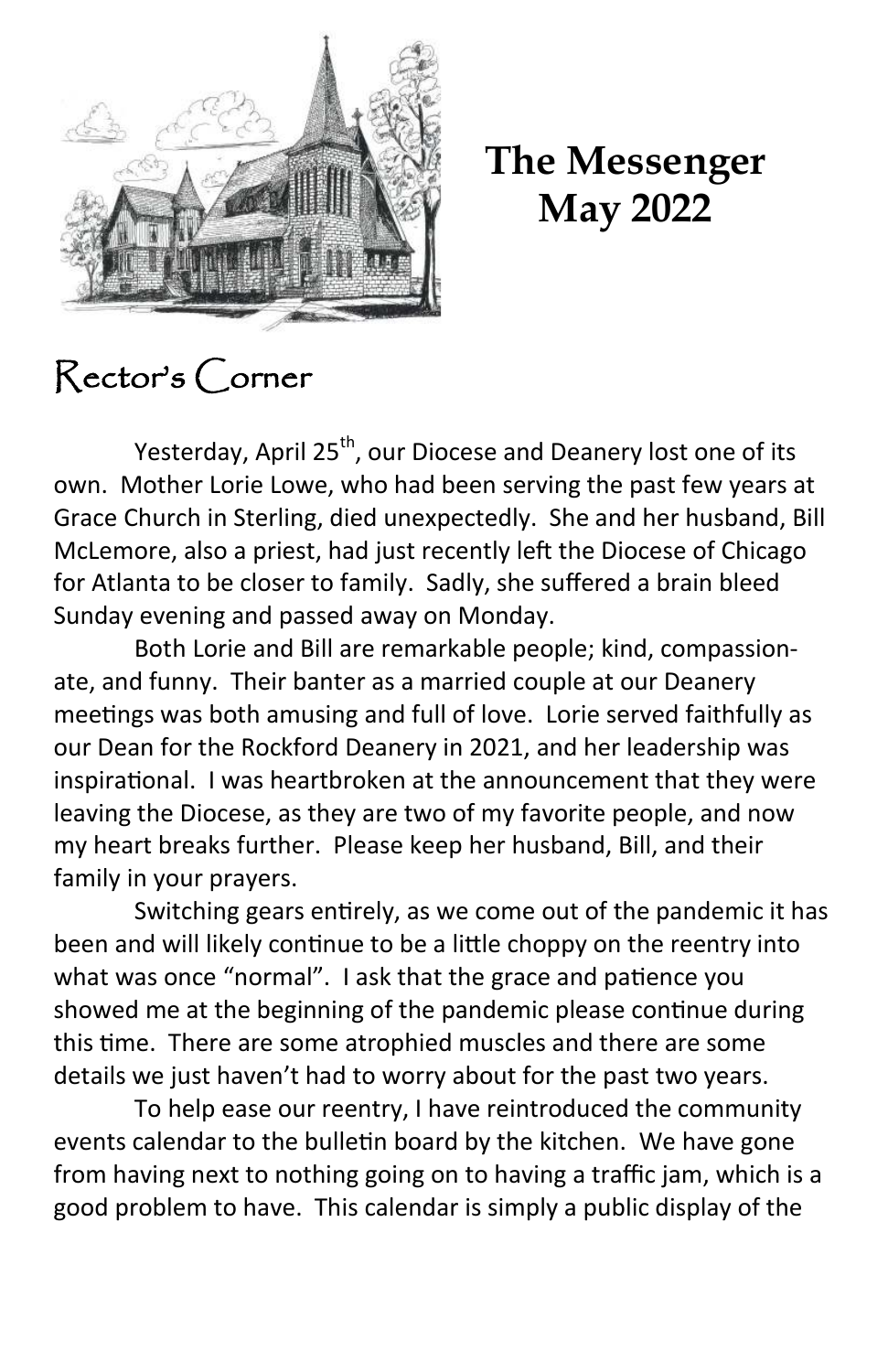central calendar in the church office. Please do not take it upon yourselves to edit the calendar. If you have questions about an event or would like to schedule something, please contact the church office.

Next to this calendar, I am going to start posting Vestry agendas and minutes. By rule, these have to be approved minutes, a process that doesn't happen until the following meeting, which does mean the information will be dated. But, if you see something on an agenda that you are curious about, ask. Also, Vestry meetings are open to the parish if you wish to attend. If you have something you wish to present to the Vestry, please let me know ahead of time so I can get you on the agenda.

Please do not leave things in the kitchen or elsewhere without some indication as to who or what it is for. Definitely do not put stuff in the bookshelves. At all. Ever. Unless it's a book. I am relinquishing my table of publications that come to the church by mail back to its former catch-all glory. I don't think there is much demand for those materials anyway. If something does come in that I think people might find interesting, I will put it on the pretty table across from my office.

With an election cycle coming up, I would also like to remind you that we may not distribute candidate materials, regardless of what color jersey they wear, or otherwise engage in campaigning activities in the Church. The Church serves the Kingdom of God, so we are allowed to speak in favor of or against individual *policies* (typically those involving human rights) that align with or run contrary to God's Kingdom and the Gospel of Jesus Christ. We can also serve as a polling place, providing a public and politically neutral environment for people to exercise their civic duty and constitutional right. But we cannot say, "Vote for…" or "Vote against…," or really in any way name particular politicians or political parties.

Lastly, I want to remind you that Monday is my day off and that Grace Church is closed. So, if you email me about something or call the church and do not get an answer, please do not be offended if you do not get a response until Tuesday. Obviously,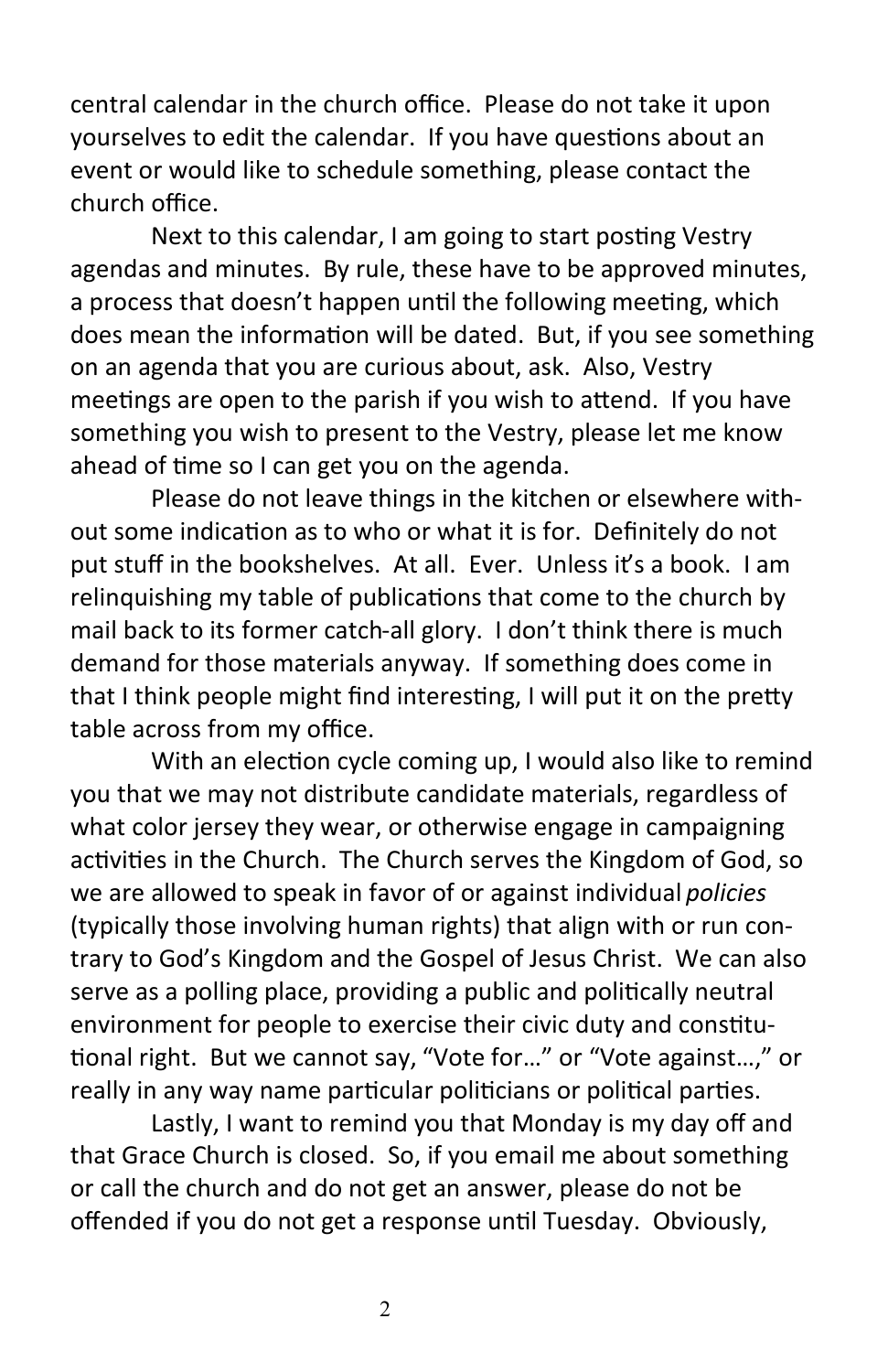I expect you to call me at home in the event of a pastoral emergency, like death, hospitalizations (including of family members, if you need prayer), damage to the church property, and things of that nature.

I hope you all have a wonderful May and that the weather figures out what it wants to do and sticks with it. I will not be here on Sunday, May  $8^{th}$ . Ellen and I are taking our annual Mother's Day/my birthday/Yay, we survived Holy Week reprieve out of town.

Blessings, Fr. Brian



|       | 1st Jeremy Sigafus      |
|-------|-------------------------|
|       | 2nd Cheri Haack         |
|       | 3rd Arneta Reining      |
| 4th - | Susan Bokemeier         |
|       | 6th - Cabriolla Hornung |

- 6th Gabriella Hornung
- 9th Stephanie Deganhardt
- 10th Fr. Brian Prall Erich Moderow

May

- 11th Albert Appiah
	- Marsha Holden
- 16th Sarah Marten
- 20th Bruce Helm
- 21st Lynn Davis
- 24th Don Isaac
- 28th George Davis
- 30th Zhenya Bolotnik

5th Mark & Karen Moderow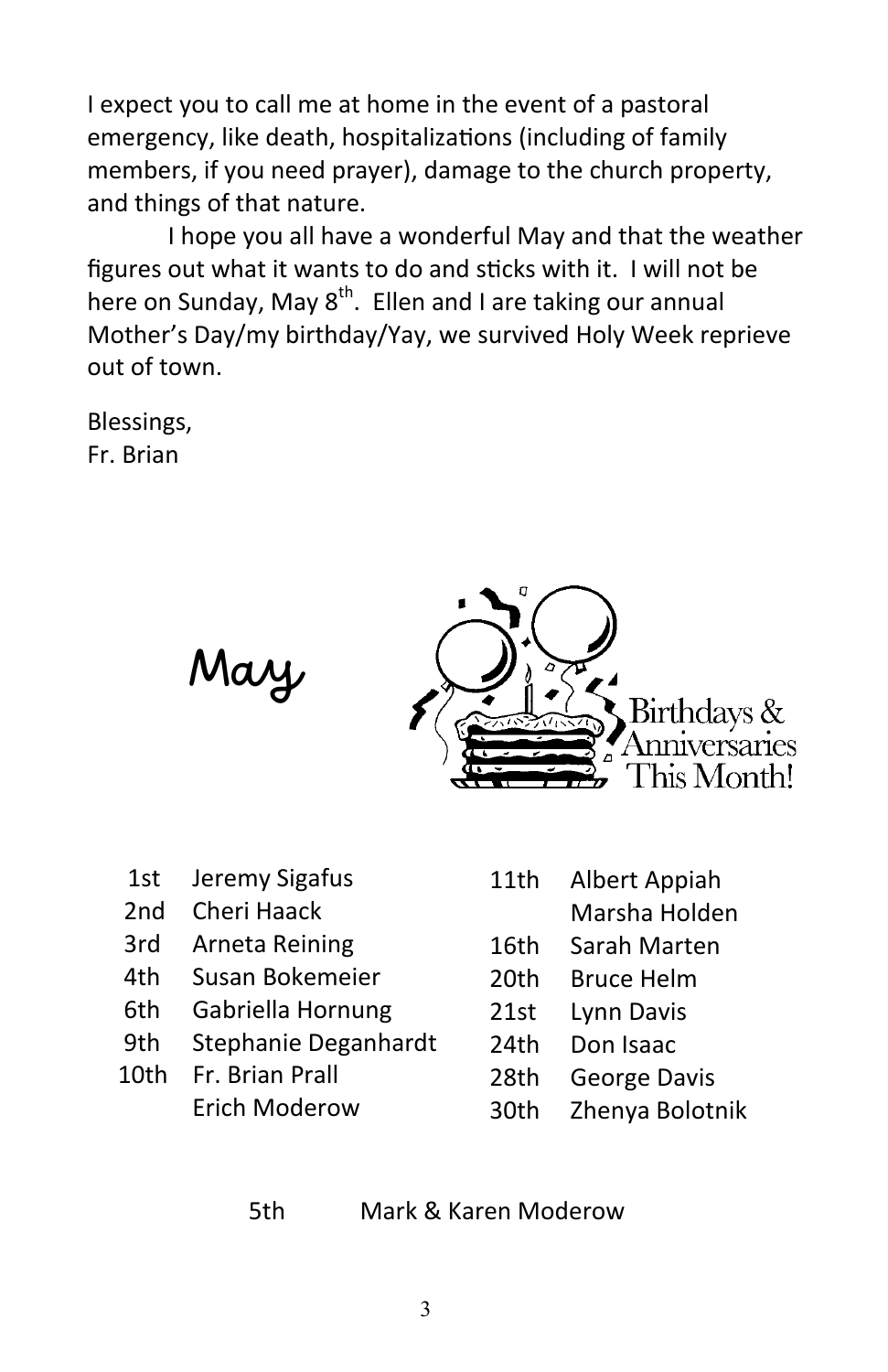## *Grace Church News & Upcoming Events*

*ECW'S FIRST FRIDAY GATHERING* All women of Grace Church are encouraged to attend the monthly gathering on the first Friday of each month. May's meeting will be held on Friday, the 6th, at 11:30. Please bring your own lunch. We will be voting on sending a donation to Episcopal Relief and Development to provide humanitarian aid to the people of Ukraine.

We will also discuss the new date of the Rummage Sale and this year's upcoming events.

Hope to see you on May 6th Connie B.

*Building & Grounds Committee* Wednesday, May 11th at 11:00am in St. Stephen's Hall.

*Vestry Meeting* Sunday, May 15th, after the 9:00am service.

*FACC donation* for May is canned green beans.

*Weekly Altar Flowers* The cost of altar flowers is \$33.00. When you sign up for flowers you are responsible for paying for them. Sometime during the month you are signed up for turn in a check for \$33.00 (made out to Grace Episcopal Church). You can put this in one of the offering plates, turn in to the office or mail to the church. Just indicate on the check that it is for altar flowers.

*We're in need of volunteers* to keep our landscaping looking nice as we go into spring. Time commitment is about 1/2 hour a week pulling any weeds, deadheading spent flowers, picking up trash, watering if no rain in the past week. Thank you!

*Deadline* for the June Messenger will be May 20th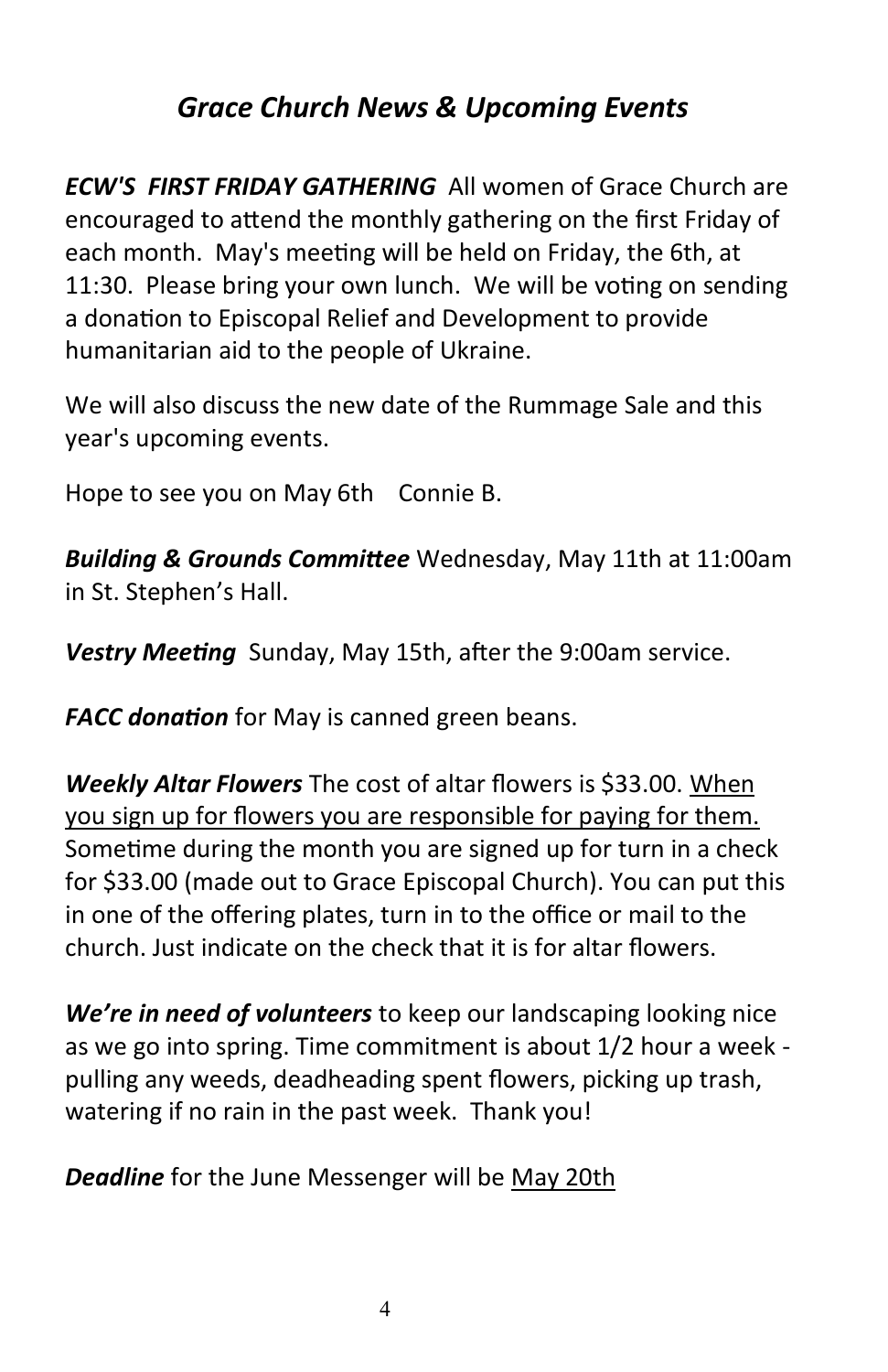## **Treasurer's Report**

I am providing a summary of the revenue and expenses for the first 3 month's of 2022. Since it is so early in the year I am not comparing our results to the budget, I am comparing 2022 results with 2021 to give us a feel for how we are doing.

|                                | 2022   | 2021   | Difference |
|--------------------------------|--------|--------|------------|
| <b>Total Revenue</b>           | 60,779 | 93,087 | (32, 308)  |
| Expenses:                      |        |        |            |
| <b>Personnel Costs</b>         | 33,787 | 32,033 | 1,754      |
| <b>Buildings &amp; Grounds</b> | 11,907 | 12,527 | (620)      |
| Diocese Pledge                 | 2,125  | 1,925  | 200        |
| Other                          | 2,612  | 3,547  | (935)      |
| <b>Total Expenses</b>          | 50,431 | 50,032 | 399        |
| Gain (Loss)                    | 10,348 | 43,055 | (32,707)   |

The revenue for the first 3 months of 2022 is \$32,308 less than the firsts 3 months of 2021. The pledge revenue received in March was only \$6,327. In March 2021 the pledge revenue was \$28, 421. I am assuming that the shortfall will be made up as the year progresses. However, this shortfall has created a cash flow issue and we had to transfer funds from our reserves to make sure we could pay our bills and payroll.

The cost of natural gas has been a concern this year. In the first 3 months we have paid \$4,371 which is 70% of the annual amount budgeted. I am assuming that we will be over budget at the end of the year for this expense. This increase is being driven by the increase in natural gas cost not an increase in usage. If you have any questions please contact me.

> Duane Price, Treasurer 815-233-0006 daprice@yahoo.com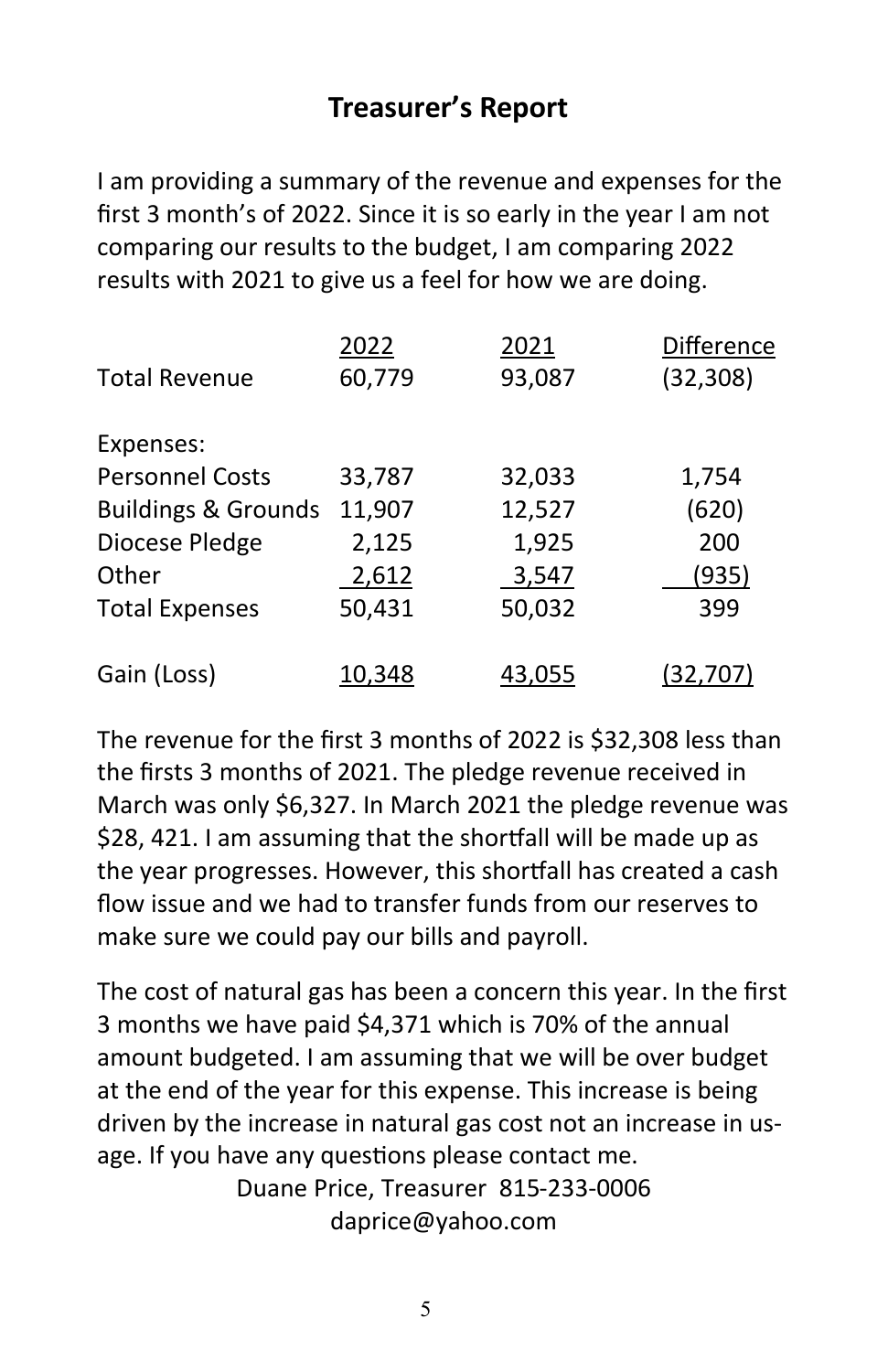## **News From Grace's Greens**

"Then shall the trees of the forest sing for joy before the Lord, for he comes to judge the earth." 1 Chronicles 16:33

Do you love trees? I thought I did, but after hearing a public radio program featuring University of British Columbia ecologist Suzanne Simard, I realized how shallow my regard for trees was and how little I actually knew about them and all the wonderful benefits they provide.

For example, did you know:

- Trees around the world removed about one-third of fossil fuel emissions between 1990 to 2007 (U.S. Forest Service). Trees provide food for people and animals far beyond what we can imagine.
- The absorption of water by trees can limit flooding from heavy rain, especially in low-lying areas like river plains. By helping the ground absorb more water, and by holding soil together with their roots, trees can reduce the risk of erosion and property damage from flash floods.
- Restoring mangrove forests has proved more effective in managing coastal flooding than building seawalls.
- $\bullet$  In the U.S. alone, pollution removal by urban trees is estimated to save 850 lives per year and \$6.8 billion in total health care costs.
- When humans are exposed to chemicals released by trees known as phytoncides, research has shown results such as reduced blood pressure, reduced anxiety, increased pain threshold and even increased expression of anti-cancer proteins. (Hence, the Japanese concept of "forest bathing" to benefit health!)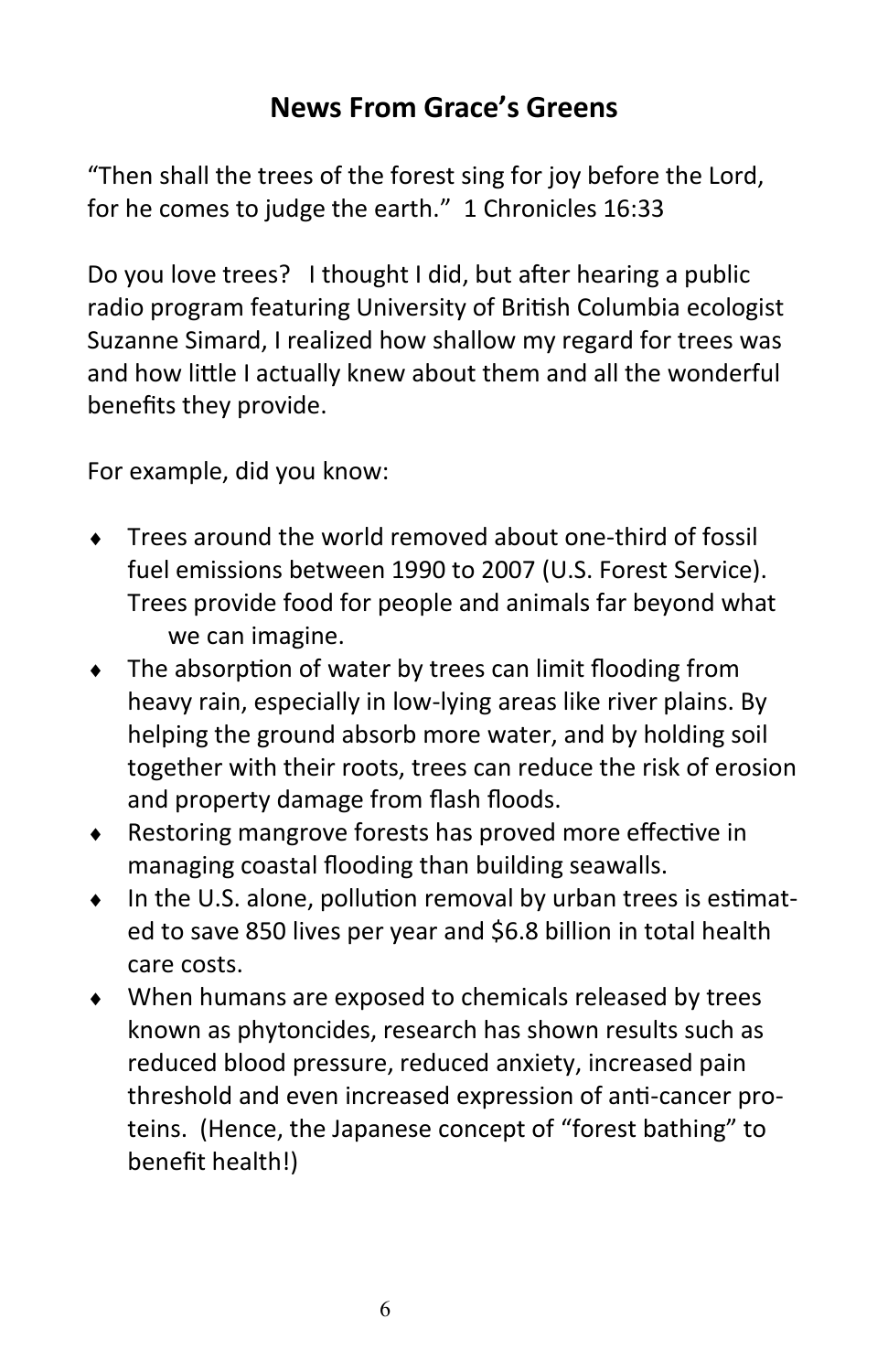Trees in a forest can 'talk' and share nutrients through an underground internet built by soil fungi. As Professor Simard has found, these networks include older, larger hub trees (or "mother trees") that may be connected to hundreds of younger trees around them. Mother trees may even help forests adapt to human-induced climate change, thanks to their "memory" of slower natural changes in past decades or centuries. "They've lived for a long time and they've lived through many fluctuations in climate. They curate that memory in the DNA."

When we realize how much trees do for us, we might ask what can we do to help trees – certainly planting more trees and protecting old-growth forests should be paramount. Switching to paper alternatives when possible is another choice we can make. For example, companies such as Cloud Paper will ship toilet tissue and paper towels made from bamboo directly to you. It is estimated that if everybody in the USA switched to bamboo toilet paper and paper towels, we would save 526 million trees every year. Other simple actions could include only using cloth napkins and going to paperless billing. We can all do our part to help these wonderful living beings who do so much for us!

Candy Colby

Thank you to my Grace Church family for the kindness and prayers given to me since the passing of my son Craig. Rita Ayre